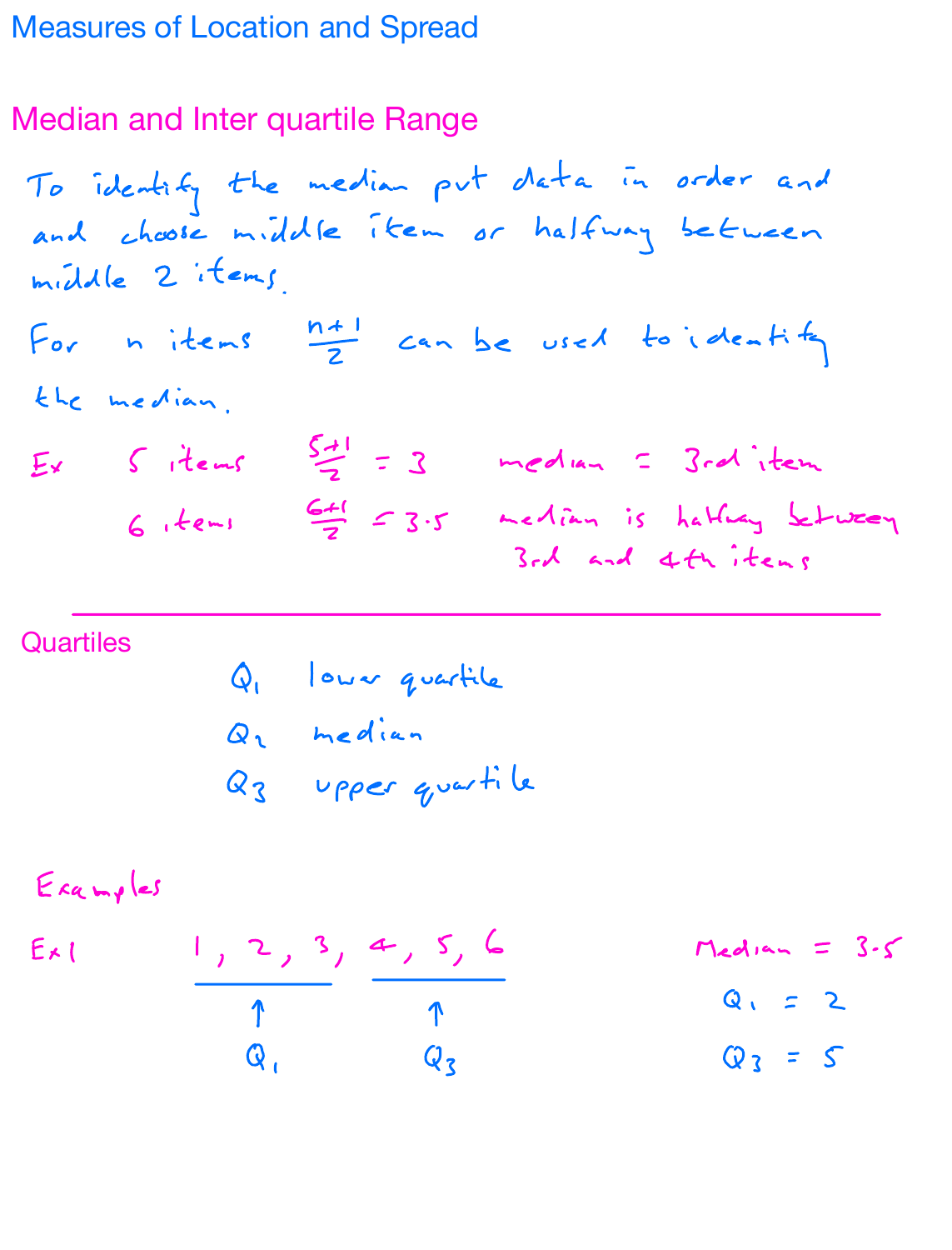Ex <sup>I</sup> <sup>2</sup> <sup>3</sup> <sup>4</sup> <sup>5</sup> 6,7 Median <sup>4</sup> <sup>Q</sup> g Q 2 Q3 6 Ex <sup>I</sup> <sup>2</sup> 3,4 <sup>5</sup> <sup>6</sup> 7,8 Median 4.5 P N <sup>Q</sup> <sup>2</sup> <sup>5</sup> Q 03 Q 6 5 Exe 1 <sup>2</sup> 3,4 <sup>5</sup> 6,7 8,9 Median <sup>5</sup> M M Q 2.5 Qe <sup>Q</sup> 03 7.5 Q3 Q it measures the spread of the middle 50 of the data E <sup>2</sup> <sup>3</sup> <sup>3</sup> <sup>7</sup> <sup>10</sup> <sup>15</sup> <sup>50</sup> Median <sup>7</sup> Sample <sup>I</sup> Q 3 3 15 IQR 15 3 12 I <sup>s</sup> go IQR 15 3 12 b to <sup>2</sup> to do to Interquartile Range